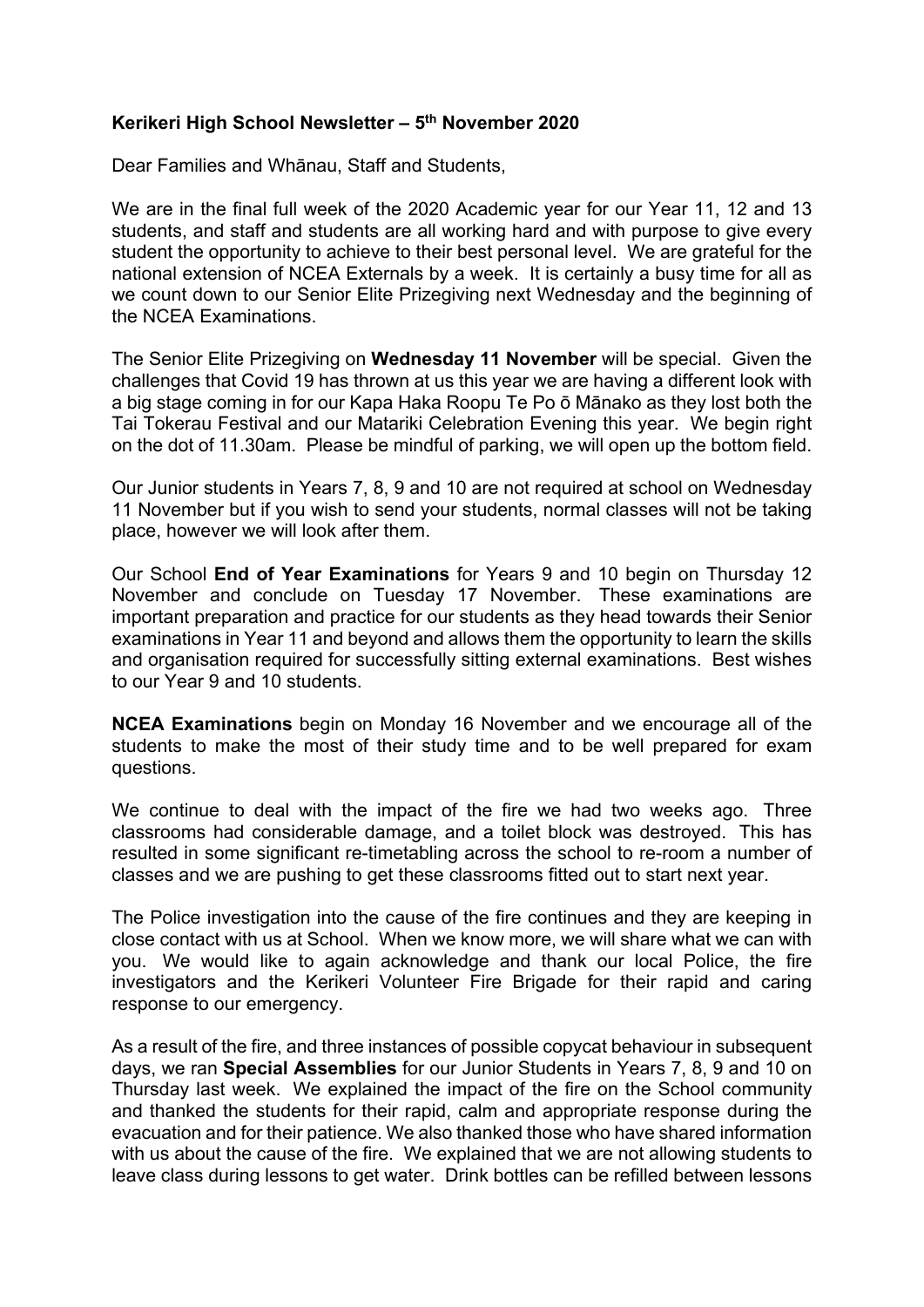and at break times. We explained that students may go to the toilet during lessons (a basic human right) and that Teachers would be making a note of when a student was out of class. Lateness to class will be followed up quickly. We are committed to keeping our School safe and we will not allow the actions of one or two students to compromise the safety of so many of us.

## **Our Students' Achievements**

While the fire has been an unwelcome and concerning distraction for us, there has been a lot to be proud of and to celebrate. **Kerikeri High School Honours** were awarded in Week 2 of this term and the following students were recognised as Honours Award Winners;

(Academic) Rosie Robinson, Nimish Singh, Gilda Tejada, Gillian Toala. (Cultural) Rehutai Armstrong-Kingi, Stella Blackwood, Imogen Crooks, Georgia Doherty, Sarah Doherty, Faith Hohepa, Amy Honey, Vinnea-Rose Joyce-Manners, Maybel Koro, Charlie Potter, Nicolas Powell, Casey Roberts, Nimish Singh and Anneke Veenis-Petzer. (Sport) Kori Brown, Lucas Casey, Harry Davies, Boston Dickey, Joshua Du Preez, Emilia Finer, Sam Harper, Gabi Hislop, Joel Lemalu, Jaydn Roberts, Kyle Spence and Manaia Webb.

Eight **Geography** students were chosen from around New Zealand for final selection for the National iGEO Competition. We are delighted that three come from Kerikeri High School. Congratulations to Year 12 Geography students Stella Blackwood and Jamaine Young have both got into the New Zealand Team for the International iGEO Competition that is to be held in Istanbul, Turkey in 2021 and to Alexie Smith, who is reserve for the iGEO Team.

The **Young Enterprise** Scheme continues to produce fine young entrepreneurs at Kerikeri High School. The Young Enterprise Regional Awards were held at the Copthone Hotel in Waitangi at the end of November, with some outstanding achievements by Kerikeri High School students. Congratulations to our 2020 Finalists: Ally Sargent, Oliva Bell, Leia Weeds, Rosie Robinson, Max Donaldson, Gina Baguley, Nikita Kingston and Kacey Powdrill.

Leia Weeds and Oliva Bell received the Award for Excellence in Financial Management and Gina Baguley received the award for Excellence in Tourism. Rosie Robinson was awarded five trophies for Excellence in Business Management, Excellence in Sales, Marketing and Communication, Excellence in Financial Management, Excellence in Sustainability and the BDO Young Managing Director of the Year. Rosie also placed Second in the region for the YES Company of the Year. Congratulations to Rosie on her outstanding achievements. And congratulations too to Max Donaldson, who won the Trophy for Commitment and was announced the Regional Winner, YES Company of the Year. Max will now travel to Wellington on December 10th to compete for the National title of YES Company of the Year.

Ten Kerikeri High School teams competed in Whangarei in the Northland **Mathex** Finals. Our Year 10 Team placed second, congratulations to Jade Sceats, Joe Howells, Chase Elia and Charley Cates and one of our Year 8 Teams placed third, congratulations to Aela Breeze, Aria Lee, Paige Edwards and Nikita Underwood.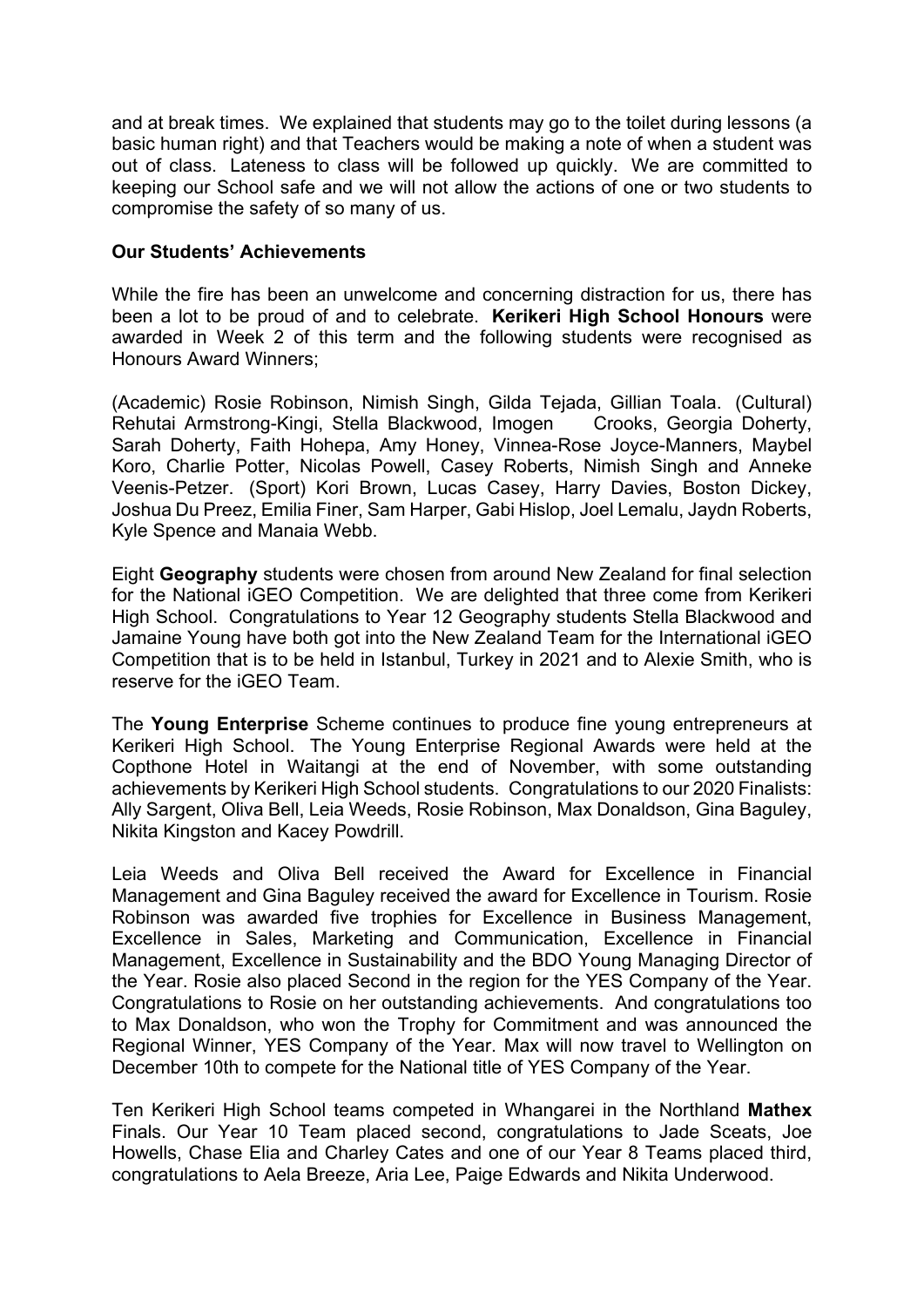Well done to Cade Lumkong, Caitlin Renner-Austin and Lola Scott for their results in the recent **ICAS Mathematics** Competition.

We have won **Lit Quiz** for our region and now our Team will be going to the Nationals in Wellington. Lit Quiz is a National Interschool Competition that encourages and celebrates reading. Well done to our Year 8 students who won the Competition; Freddy Jarman, Ruby Norton, Jana Godwin and Nikitah Underwood and to our Year 7 Team of Roisin Godson, Tyler Keehn, Maddie Hawker and Alex McDonald who placed third. Thank you to their Mentor, our Librarian Mrs Julia Smith.

Three Year Nine students; Maxine Baker, Braeden Yeung and Issy Sheldon travelled to Auckland today to compete in the **Readers Cup National Final**. We wish them all the best.

## **Sport is Back**

We are back competing in Northland Secondary Schools Sport with Fast Five Netball, Touch Rugby, Volleyball and Quick Rip.

The annual **ASB Secondary School Sports Awards** have been presented over the last two weeks across Northland, in a very different format to usual due to Covid-19. Congratulations to all our Kerikeri High School Code Winners: Tiree Robinson (Road Cycling), Gabi Hislop (Girls' Football), Zane Cooper (Inline Hockey), Emily Freakley (Inline Hockey), Lily Wilson (Mountain Biking), Manaia Webb (Girls' Rugby), Zara Thomas (Horse Riding), Sky Gundry (Surfing) and Rebecca Clements (Tennis).

Well done to Sky Gundry who attended the Scholastic Surfing Nationals in Kaikoura and placed 6<sup>th</sup> in the Under 18 Girls' Competition.

### **Science**

We are delighted to announce Stephanie Bartletts successful selection to the Science Academy in 2021. Stephanie will receive an all expenses paid two weeks at Otago University's Advanced School Sciences Academy with mentoring throughout the year.

The University of Canterbury's Kiwi Science Competition is skills-based and closely aligned with the New Zealand Curriculum. The tests are designed by New Zealand Teachers for New Zealand students. Well done to Tiarna Andrew, Cade Lumkong, Kinston Harpur, Lincoln Talbot, Caitlin Renner Austin, Austin Smith and Xavier Frater for their results in this Competition.

Nimish Singh and Gililan Toala were awarded a Place in the Rotary National Science Forum.

And our Year 7 and 8 students are currently having their Science Fair projects judged by our Science Teachers. This is another example of a 'replacement activity' as we try to recreate opportunities for our students which were lost earlier in the year due to Covid-19.

### **Music and Drama**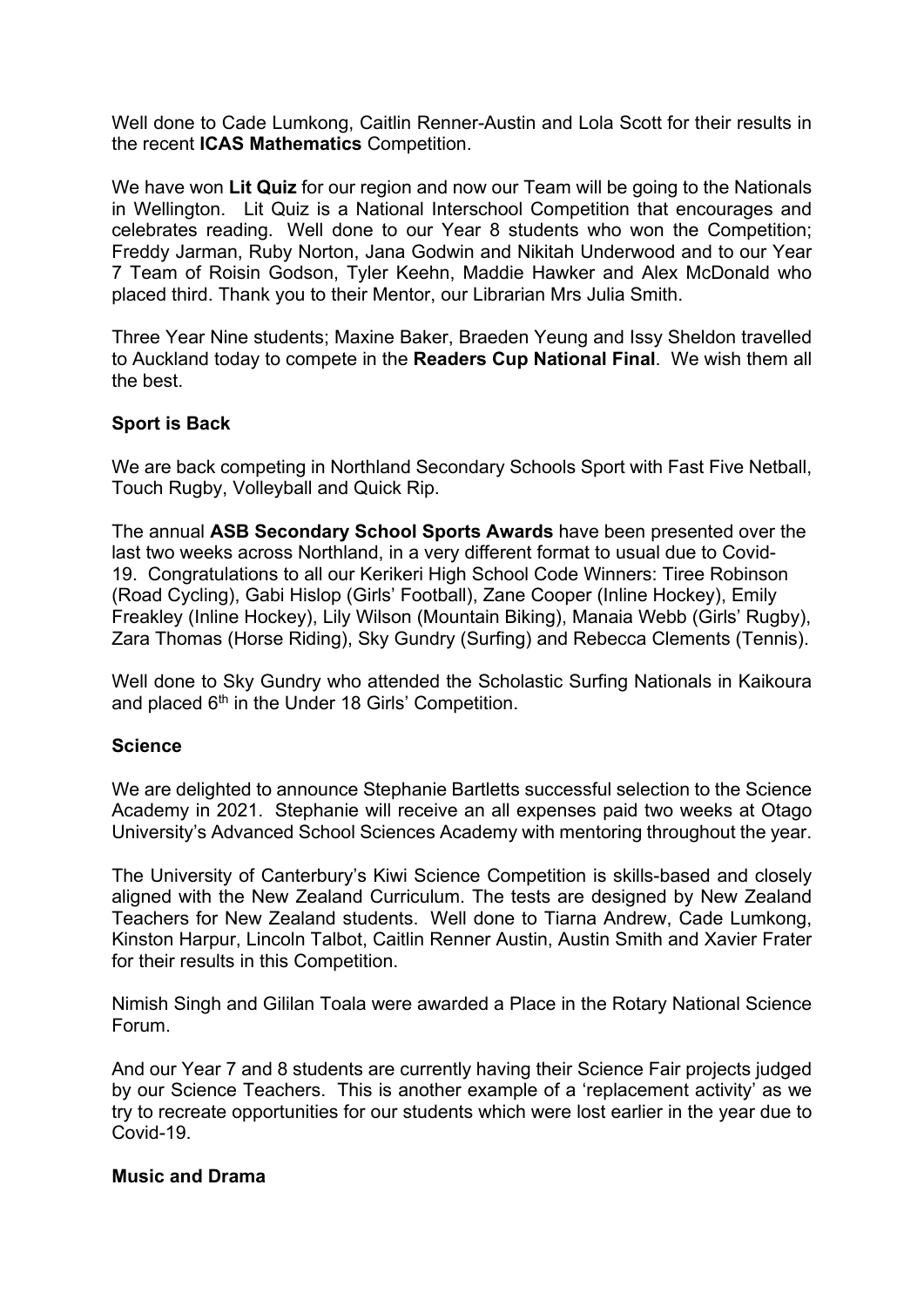Last week we enjoyed a wonderful Music performance from our senior students and we also enioved our two Year 9 Drama classes performances of 'Scenes from a Quaranteen."

## **Hospitality Recipes 2020 - An Offer From Our Life Technology Department**

We have had a busy year in Hospitality this year and have enjoyed seeing the students develop their skills over the three Staff Breakfasts which have provided essential student assessment opportunities. Many students have requested copies of the delicious recipes that they have made throughout the year. This is available by emailing [ssturge@kerikerihigh.ac.nz](mailto:ssturge@kerikerihigh.ac.nz)

# **Design Your Career Youth Summit**

The Design Your Career Youth Summit is for Secondary School students preparing to make further education and career choices, parents wanting to understand the emerging challenges their children will face, and school Career Advisors seeking compelling content to support their students. This global online-only event, presented by The Ingenarium and supported by Careers England, Careers and Transition Education New Zealand and Cognita, is FREE to register and attend. It will run over one week from 9 November, with all content remaining accessible to registered attendees for a limited time afterwards. Registrations are now open at [www.youthcareersummit.com](http://www.youthcareersummit.com/?fbclid=IwAR05lbMrf00621lXUdw-3uwyW5KlzPqSaMJnClxtz9gIf3AKRc4CbEimuHc)

# **Our School Canteen**

Our School Canteen is providing a great service to our students. A reminder lunches can be ordered and paid for online; you can access our Canteen online by following this link<https://www.lunchorders.co.nz/>

## **Teacher Only Day Advance Notice**

The whole of New Zealand is involved in the changes after the wide ranging review to strengthen NCEA, called RAS, the Review of Achievement Standards. The Ministry of Education announced Teacher only days over 3 years, for secondary teachers to work on the RAS. The first of these is on Friday 27 November for **Northland** 

## **Thank you**

Thank you to the following community members that have contributed to the Fuel for Schools Sponsorship Programme, earning Kerikeri High School \$799.38; Bay of Islands Golf Club, CR & SM Johnsen Trust, Plateau View Ltd and Otaha Station. We are making fantastic progress towards the \$1,000 target that allows Kerikeri High School a choice of technology or sports equipment packages for the School.

We have been heartened by all the support we get from our community as we strive to make the most of this Covid challenged year for all of our students. Our staff have